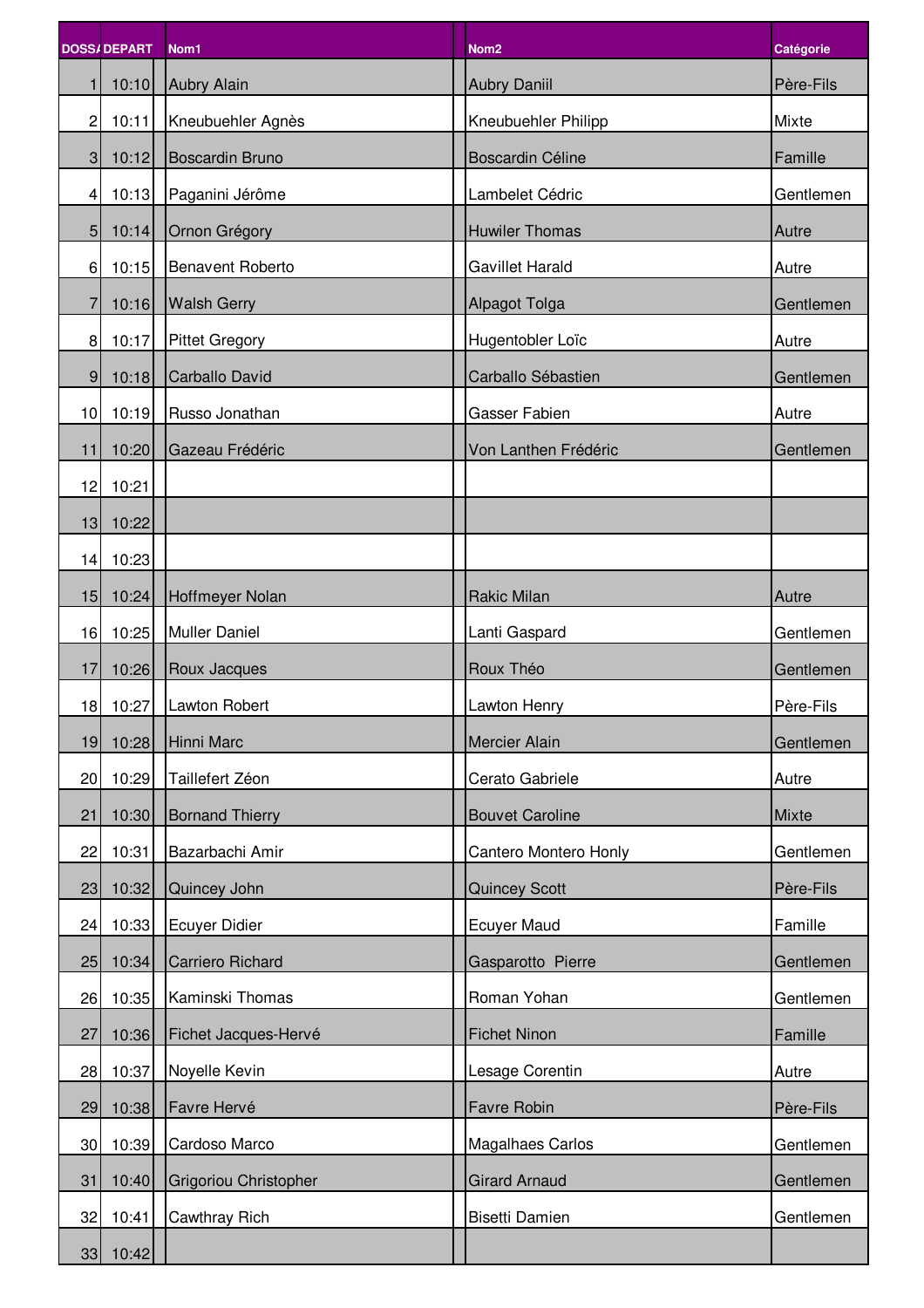| 34 | 10:43      |                        |                        |           |
|----|------------|------------------------|------------------------|-----------|
| 35 | 10:44      |                        |                        |           |
| 36 | 10:45      | Novel Guillaume        | Roux Baptiste          | Autre     |
| 37 | 10:46      | Coelho Carlos          | Melancia Stefane       | Gentlemen |
| 38 | 10:47      | Devisme Jean-Philippe  | <b>Bolzan Emiliano</b> | Gentlemen |
| 39 | 10:48      | Fichet Titouan         | Cheneval Loan          | Autre     |
| 40 | 10:49      | <b>Fichet Ulysse</b>   | <b>Serraset Thomas</b> | Autre     |
| 41 | 10:50      | Erbeia Grégoire        | Erbeia Sébastien       | Gentlemen |
| 42 | 10:51      | Fracheboud William     | Gilay Solomon          | Gentlemen |
| 43 | 10:52      |                        |                        |           |
| 44 | 10:53      |                        |                        |           |
| 45 | 10:54      |                        |                        |           |
| 46 | 10:55      | Fernandes Bruno        | Arson Joseph           | Gentlemen |
| 47 | 10:56      | Maulini Nicolas        | Millioz Jérémy         | Autre     |
| 48 | 10:57      | Cunha Manuel           | <b>Valle Nicole</b>    | Gentlemen |
| 49 | 10:58      | Feireira Carlos        | Moche Rui              |           |
| 50 | 10:59      | Villarubias Maxim      | Neto Carlos            |           |
| 51 | 11:00      | Lazareth Franck        | Lazareth Jean-Pierre   | Gentlemen |
| 52 | 11:01      |                        |                        |           |
| 53 | 11:02      |                        |                        |           |
|    | 54 11:03   |                        |                        |           |
| 55 | 11:04      |                        |                        |           |
| 56 | 11:05      |                        |                        |           |
| 57 | 11:06      |                        |                        |           |
| 58 | 11:07      |                        |                        |           |
| 59 | 11:08      |                        |                        |           |
| 60 | 11:09      | <b>Constant Fabien</b> | <b>Constant Matteo</b> | Père-Fils |
| 61 | 11:10      | Aubry Alain            | Aubry Yaroslav         | Père-Fils |
| 62 | 11:11      | Kneubuehler Agnès      | Kneubuehler Marie-Luna | Famille   |
| 63 | 11:12      | Boscardin Céline       | <b>Frey Nicolas</b>    | Mixte     |
| 64 | 11:13      | Paganini Jérôme        | Paganini Stefano       | Père-Fils |
|    | 65 11:14   | Lambelet Cédric        | Paganini Paolo         | Gentlemen |
|    | 66 11:15   | Kneubuehler Philipp    | <b>Fromentin Marc</b>  | Gentlemen |
|    | $67$ 11:16 | Ornon Grégory          | <b>Gozard Stephane</b> | Gentlemen |